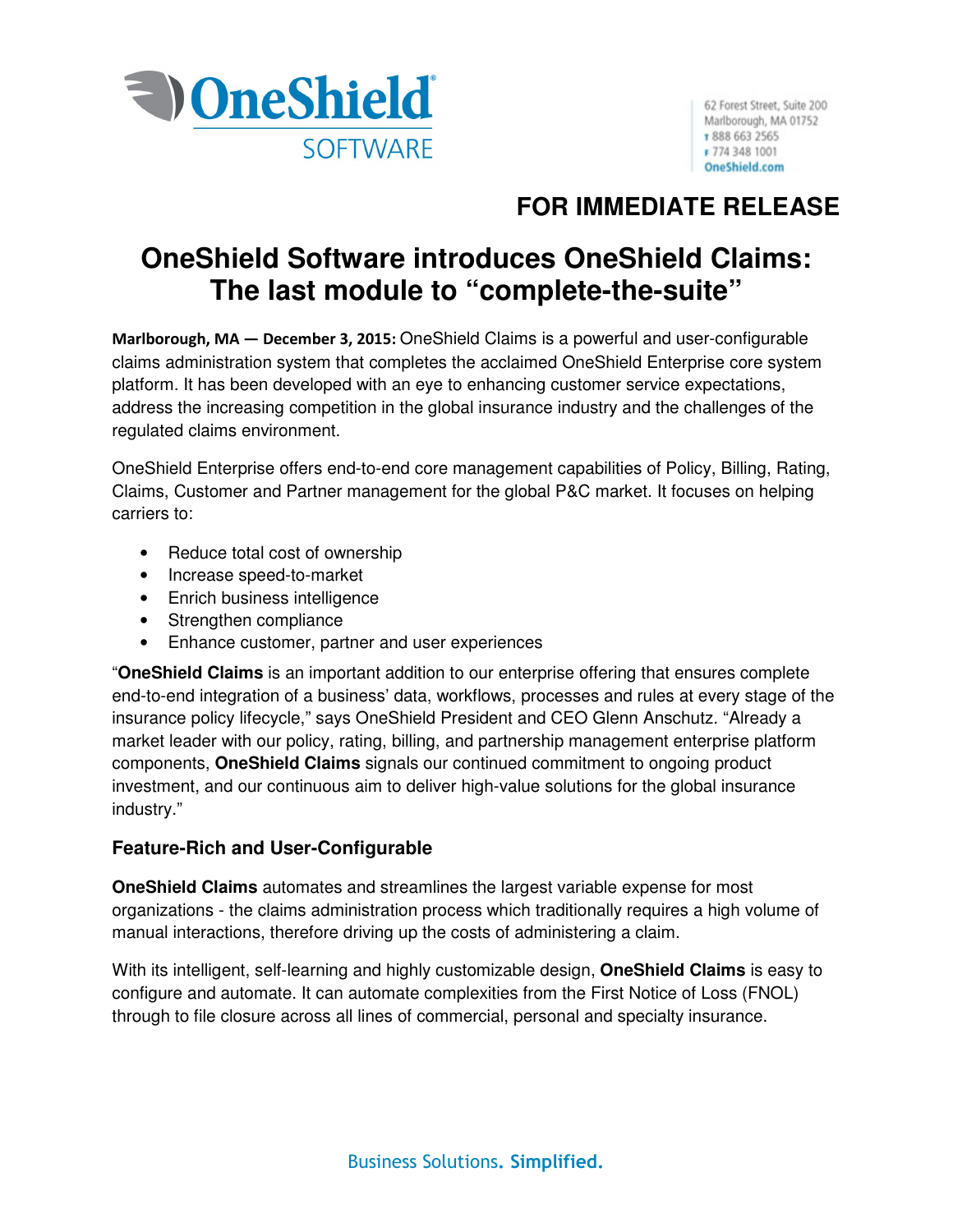Deployed on premise or in-the-cloud, **OneShield Claims** offers:

- Financial transaction management for reserves, payments and recoveries
- Ancillary functionality for Special Investigative Units (SIU), litigation and subrogation
- Automated low-touch processing through configurable business rules
- Journal management, including one-time and recurring diary entries with automated escalation, system and user-created notes, correspondence and regulatory document generation from templates, and embedded email integration
- Business Intelligence reporting and analytics, and scoring capabilities

As a fully-integrated component within the OneShield Enterprise platform, at every stage of filing a claim, carriers can work from a single and shared comprehensive data model using common toolsets. This eliminates costly, time-consuming and error-prone duplication of records and effort.

In addition to its ease of configurability, integration is an important element to many insurance service providers. OneShield Enterprise not only allows claims handlers to verify coverage limits, deductibles, schedules and exclusions to an insurance contract. It can also be integrated easily with best-of-breed or sector-specific third-party software applications, such as financial, regulatory and general ledger systems.

## **Lowering Total Cost of Ownership through Automation**

**OneShield Claims**, together with the OneShield Enterprise core system platform, can have a significant impact in reducing expenses.

For example, automated workflows can be established to request police reports of accidents, notify insureds via email of important information, alert third-party suppliers to deadlines, or even identify potential fraud in a claim.

**OneShield Claims** offers pre-built insurance-specific defined workflows as well as customizable workflows, process and business rules to help carriers accelerate processing times to help reduce costs in areas such as:

- Electronic Data Interchange (EDI)
- Government Medicare program reporting
- Return-to-work tracking
- Special investigations
- Litigation and medical case management
- Pre- and post-claim loss prevention programs